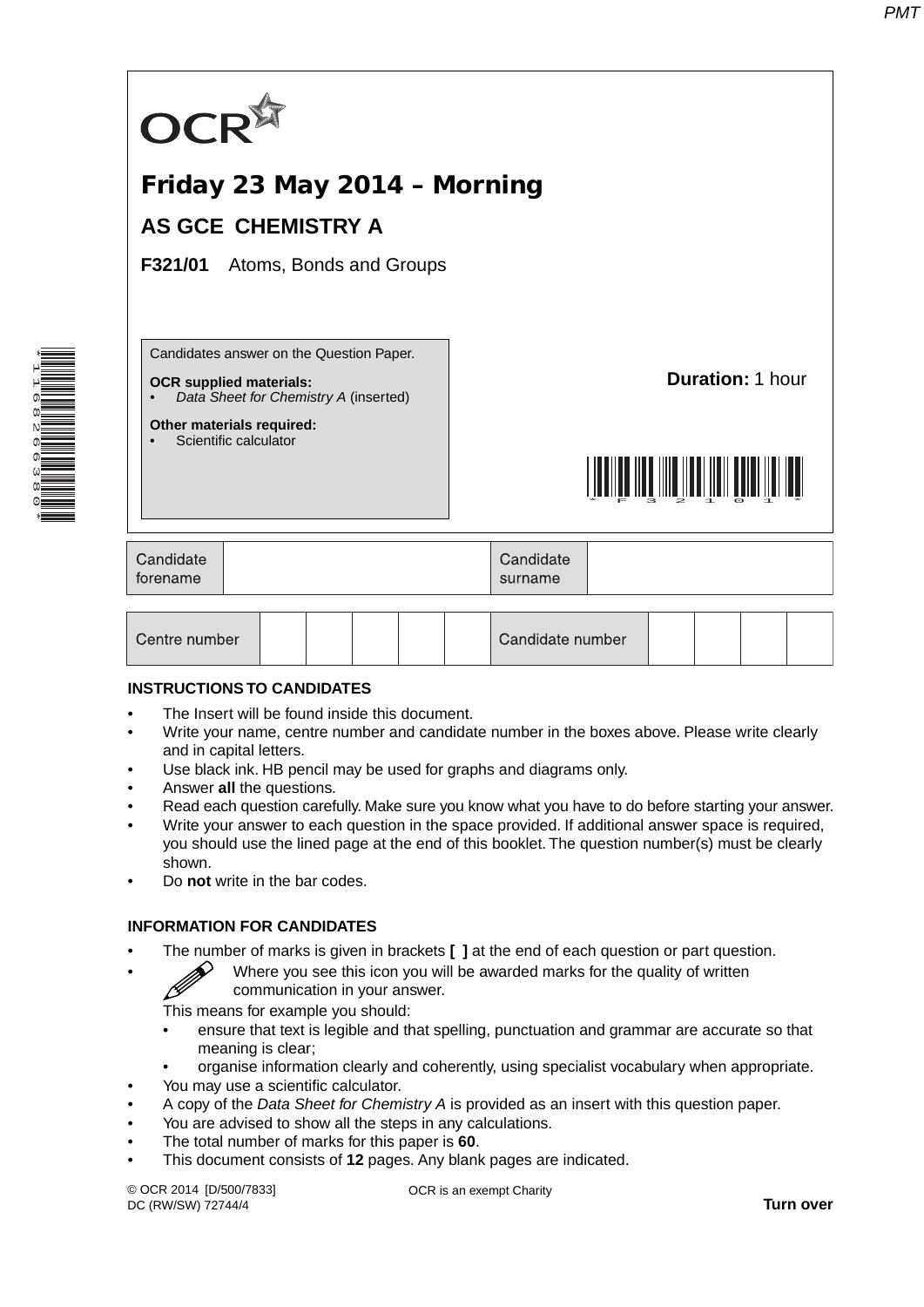# Answer all the questions.

- $\overline{\mathbf{1}}$ Antimony, Sb, has atomic number 51.
	- (a) Complete the table below to show where antimony is found in the Periodic Table.

| <b>Period</b> | <b>Block</b> |
|---------------|--------------|
|               |              |

 $[1]$ 

- (b) Antimony exists as a mixture of isotopes.
	- (i) What is meant by the term isotopes?

(ii) Different isotopes of antimony have the same chemical properties.

Explain why.

(iii) Complete the table below to show the atomic structure of  $121$ Sb.

| <b>Protons</b> | <b>Neutrons</b> | <b>Electrons</b> |
|----------------|-----------------|------------------|
|                |                 |                  |

 $[1]$ 

- (c) The relative atomic mass of antimony is 121.8.
	- Define the term relative atomic mass.  $(i)$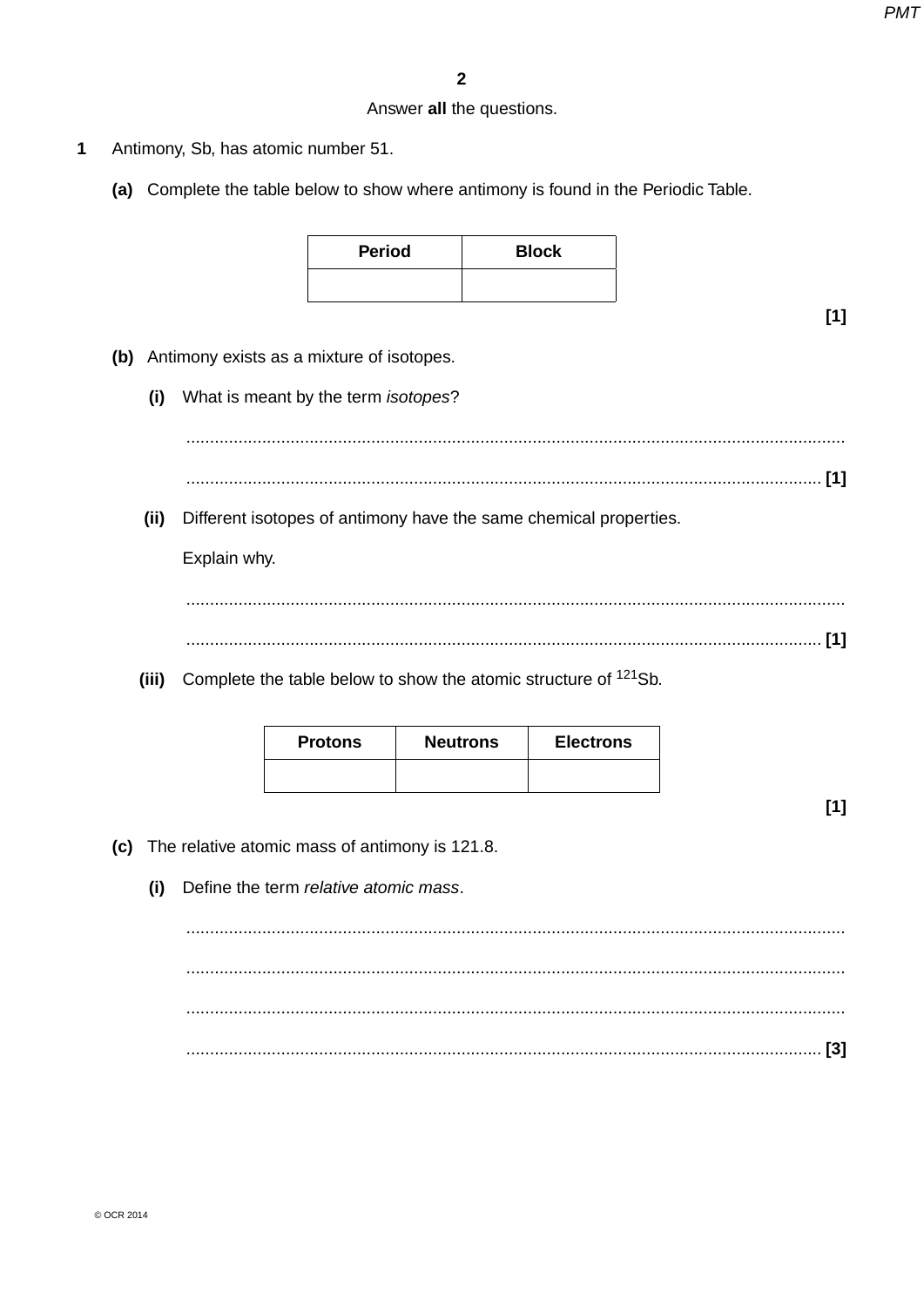(ii) A sample of antimony,  $A_r = 121.8$ , was analysed and was found to consist of 60% <sup>121</sup>Sb and one other isotope.

Determine the mass number of the other isotope in the sample of antimony.

- (d) Antimony chloride,  $SbCl_3$ , exists as simple covalent molecules.
	- A 'dot-and-cross' diagram of  $SbCl<sub>3</sub>$  is shown below.
		- $\times\times$  $\underset{\times}{\times}$  Cl  $\underset{\times}{\times}$  $\bullet \times$  $\times$   $\times$  $\cdot$  Sb  $\cdot$  Cl  $\times$  $\times \bullet$  $\times\times$  $\times$  Cl  $\times$  $\times \times$
	- (i) Predict the shape of a molecule of SbC $l_3$ .

Explain your answer.

(ii) SbC $l_3$  molecules are polar.

Explain why.

[Total: 13]

**Turn over**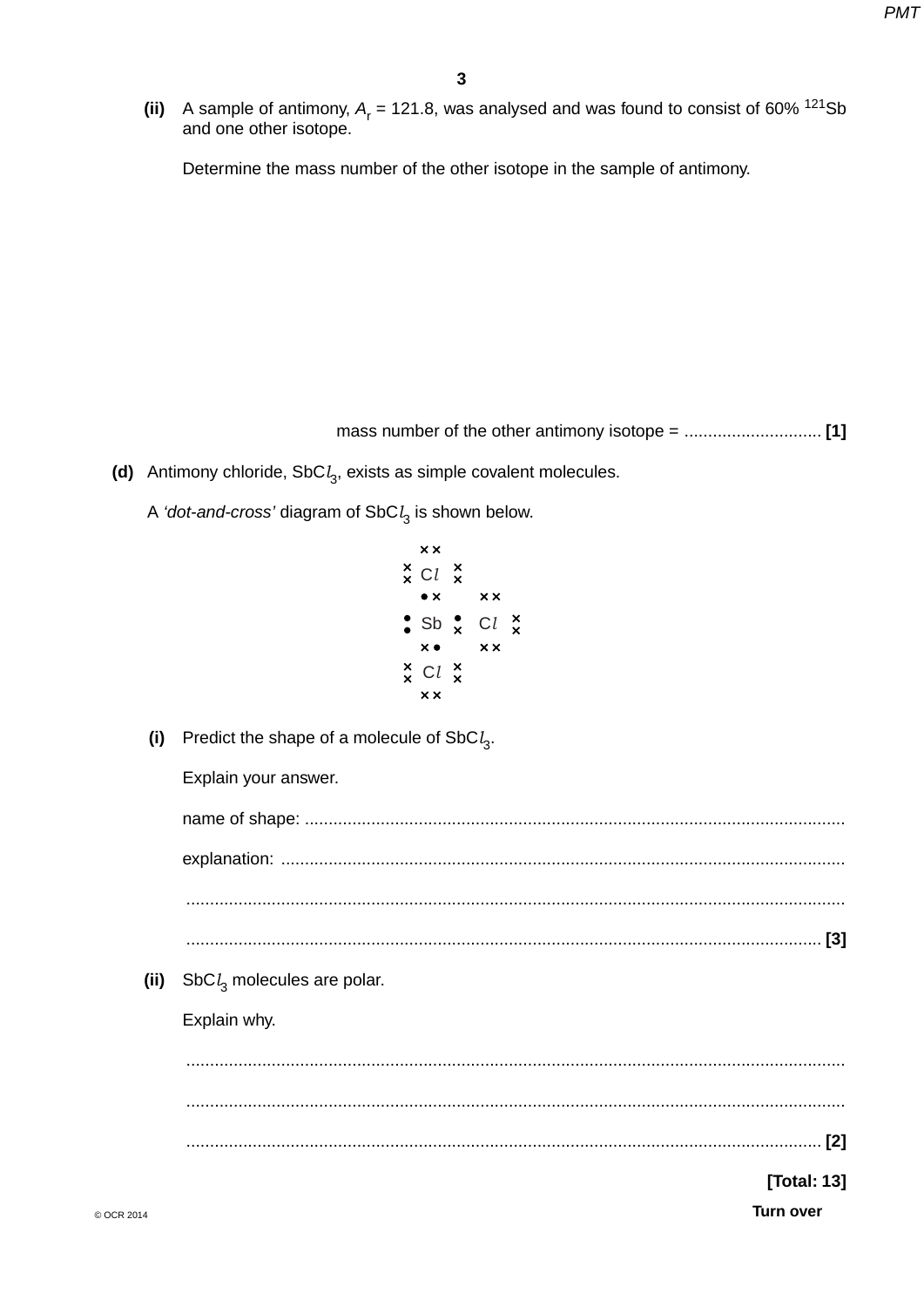- **2** This question is about compounds used in fertilisers.
	- **(a)** A compound used as a fertiliser has the following composition by mass:

C, 20.00%; H, 6.67%; N, 46.67%; O, 26.66%.

Calculate the empirical formula of this compound.

|     |      |                                                                               | [2]           |
|-----|------|-------------------------------------------------------------------------------|---------------|
|     |      | (b) A salt used as a fertiliser has the empirical formula $H_4N_2O_3$ .       |               |
|     |      | Suggest the formulae of the ions present in this salt.                        |               |
|     |      |                                                                               |               |
| (c) |      | Calcium phosphate(V), $Ca_3(PO_4)_2$ , is another salt used in fertilisers.   |               |
|     |      | Calcium phosphate(V) can be prepared by reacting together an acid and a base. |               |
|     | (i)  | Suggest the formula of the acid used to prepare $Ca_{3}(PO_{4})_{2}$ .        |               |
|     |      |                                                                               |               |
|     | (ii) | <b>Name</b> a base which could be used to prepare $Ca_{3}(PO_{4})_{2}$ .      |               |
|     |      |                                                                               |               |
|     |      |                                                                               | [Total: $6$ ] |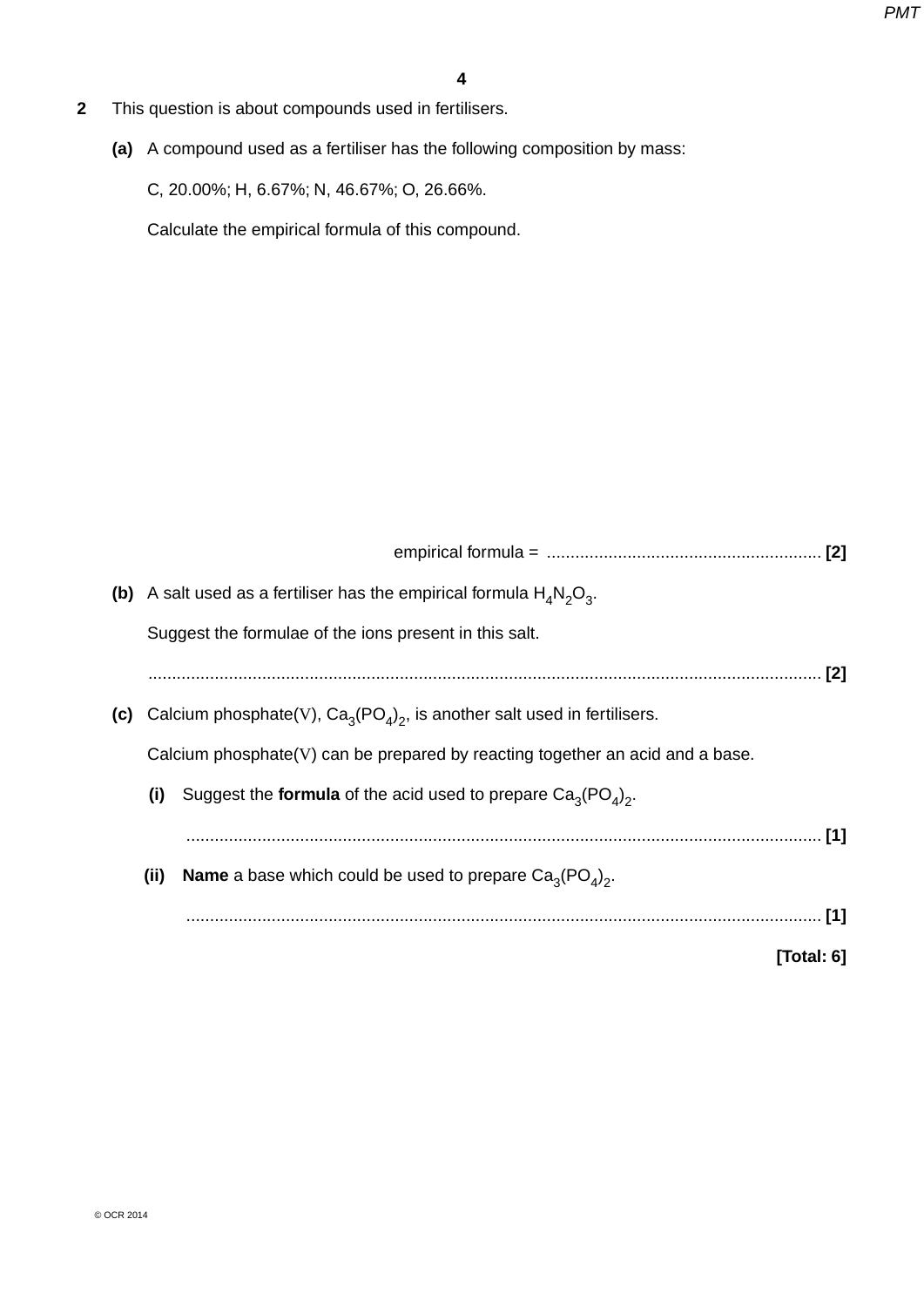**3** An aqueous solution of aluminium chloride can be prepared by the redox reaction between aluminium metal and dilute hydrochloric acid.

A student reacts 0.0800 mol of aluminium completely with dilute hydrochloric acid to form an aqueous solution of aluminium chloride.

The equation for this reaction is shown below.

2A*l*(s) + 6HC*l*(aq) → 2A*l*C*l*<sub>3</sub>(aq) + 3H<sub>2</sub>(g)

 **(a)** In terms of electron transfer, explain whether aluminium is being oxidised or reduced.

.............................................................................................................................................. **[1]**

**(b)** Calculate the volume of hydrogen gas formed, in dm<sup>3</sup>, at room temperature and pressure.

volume of hydrogen gas formed = .................................................. dm3 **[2]**

**(c)** Calculate the mass of  $AICl_3$  formed.

Give your answer to **three** significant figures.

mass of A*l* C*l* 3 formed = ...................................................... g **[2]**

(d) Calculate the volume, in cm<sup>3</sup>, of 1.20 moldm<sup>-3</sup> hydrochloric acid needed to react completely with 0.0800 mol of aluminium.

volume = .................................................. cm<sup>3</sup> **[2]**

**[Total: 7]**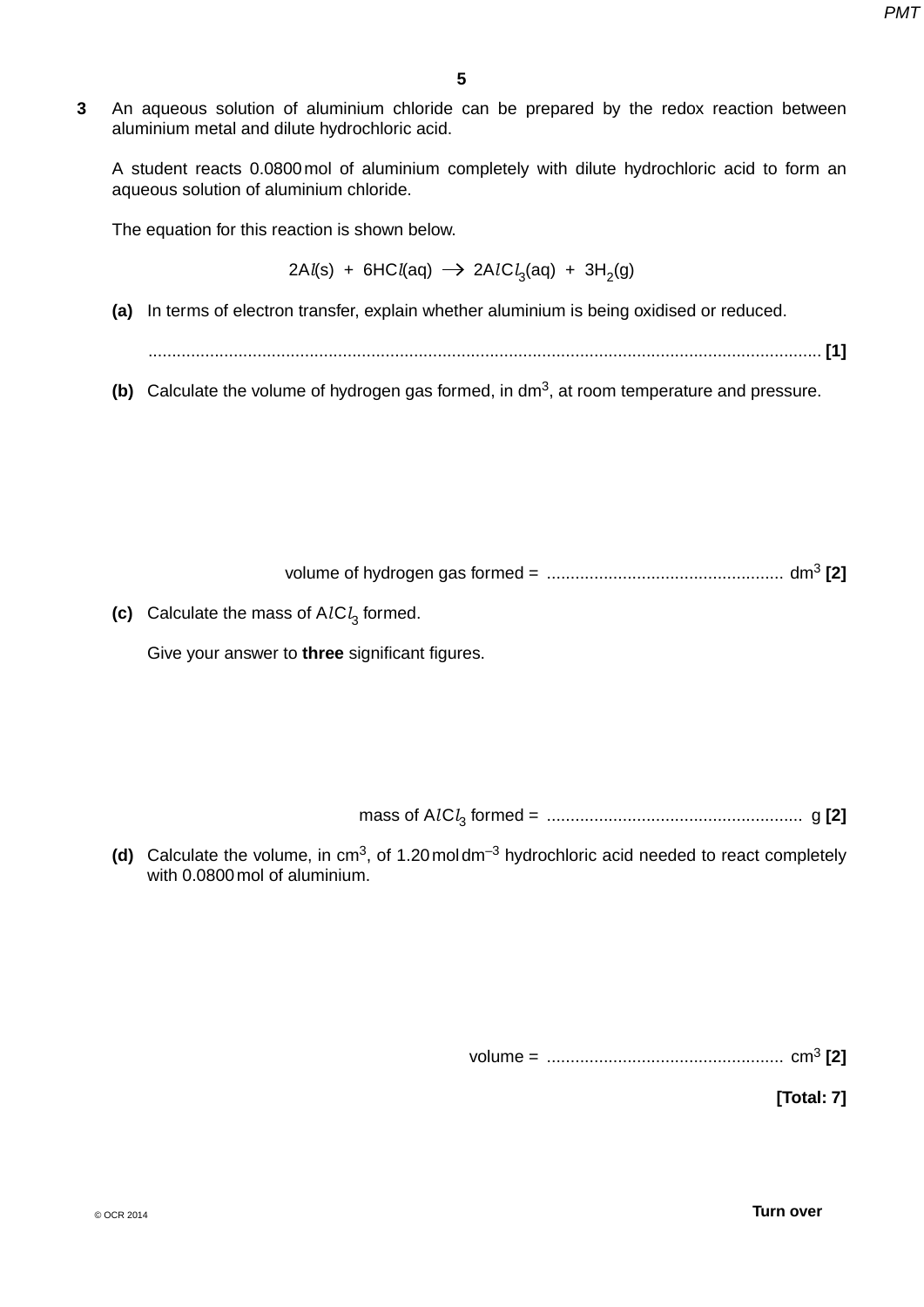- Oxides can have different types of bonding.  $\overline{\mathbf{4}}$ 
	- (a)  $H_2O$  has hydrogen bonding.
		- (i) Complete the diagram below to show hydrogen bonding between the  $H_2O$  molecule shown and one other  $H_2O$  molecule.

Include relevant dipoles and lone pairs.

Label the hydrogen bond.



 $[2]$ 

(ii) State and explain two anomalous properties of ice caused by hydrogen bonding.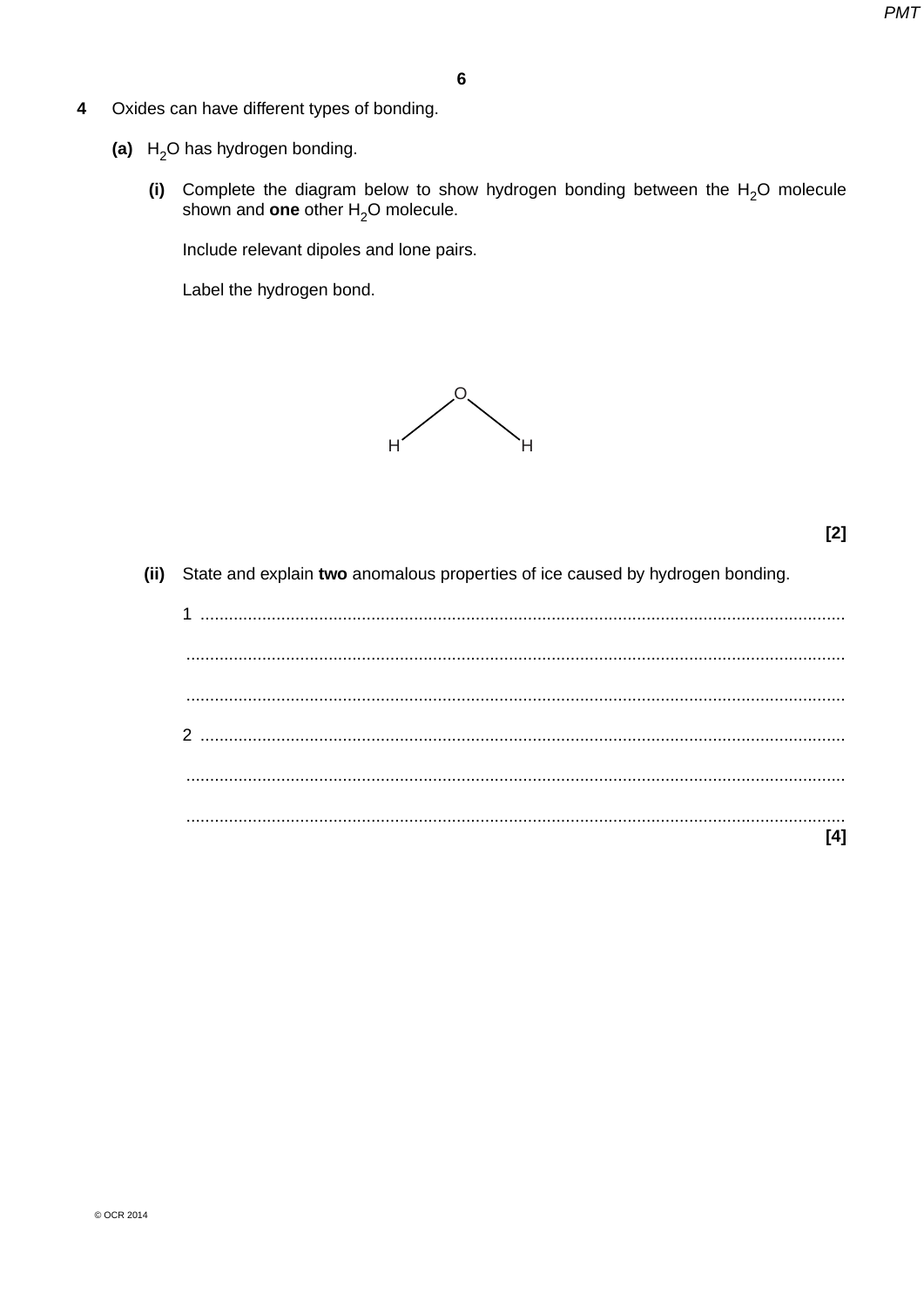(b) Draw a 'dot-and-cross' diagram to show the bonding in  $CO<sub>2</sub>$ .

Show outer electrons only.

| I |  |
|---|--|
|   |  |
|   |  |

| (c) Silicon dioxide, $SiO2$ , has the same structure and bonding as diamond.                                                   |
|--------------------------------------------------------------------------------------------------------------------------------|
| State the structure and bonding in $SiO2$ .                                                                                    |
|                                                                                                                                |
|                                                                                                                                |
| (d) Describe and explain the electrical conductivity of sodium oxide, $Na2O$ , and sodium in their<br>solid and molten states. |
| In your answer you should use appropriate technical terms, spelled correctly.                                                  |
|                                                                                                                                |
|                                                                                                                                |
|                                                                                                                                |
|                                                                                                                                |
|                                                                                                                                |
|                                                                                                                                |
|                                                                                                                                |
|                                                                                                                                |
|                                                                                                                                |
|                                                                                                                                |
|                                                                                                                                |
|                                                                                                                                |

[Total: 13]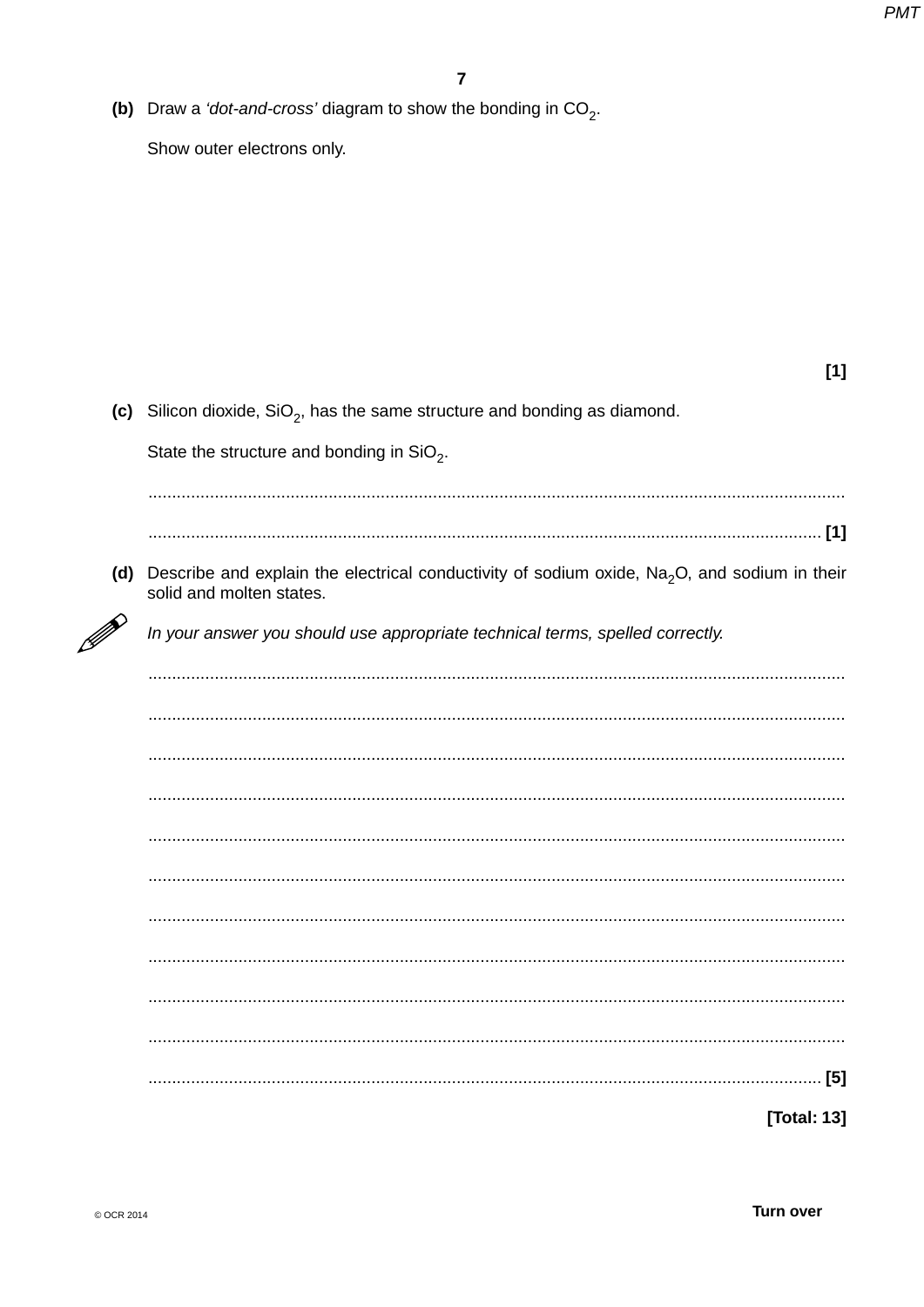- **5** The Periodic Table is arranged in periods and groups.
	- **(a)** Elements in the Periodic Table show a periodic trend in atomic radius.

State and explain the trend in atomic radius from Li to F.



*In your answer you should use appropriate technical terms, spelled correctly.*

trend .......................................................................................................................................... explanation ............................................................................................................................... ................................................................................................................................................... ................................................................................................................................................... ................................................................................................................................................... ................................................................................................................................................... ................................................................................................................................................... **[3]**

 **(b) (i)** Complete the electron configuration of a bromide **ion**.

1s2 ................................................................................................................................ **[1]**

 **(ii)** A student adds a small volume of aqueous silver nitrate to an aqueous solution of bromide ions in a test-tube. The student then adds a similar volume of dilute aqueous ammonia to the same test-tube.

Describe what the student would see in the test-tube after the addition of aqueous ammonia.

...................................................................................................................................... **[1]**

 **(iii)** Write an ionic equation for any precipitation reaction which occurs in the student's tests.

Include state symbols.

...................................................................................................................................... **[1]**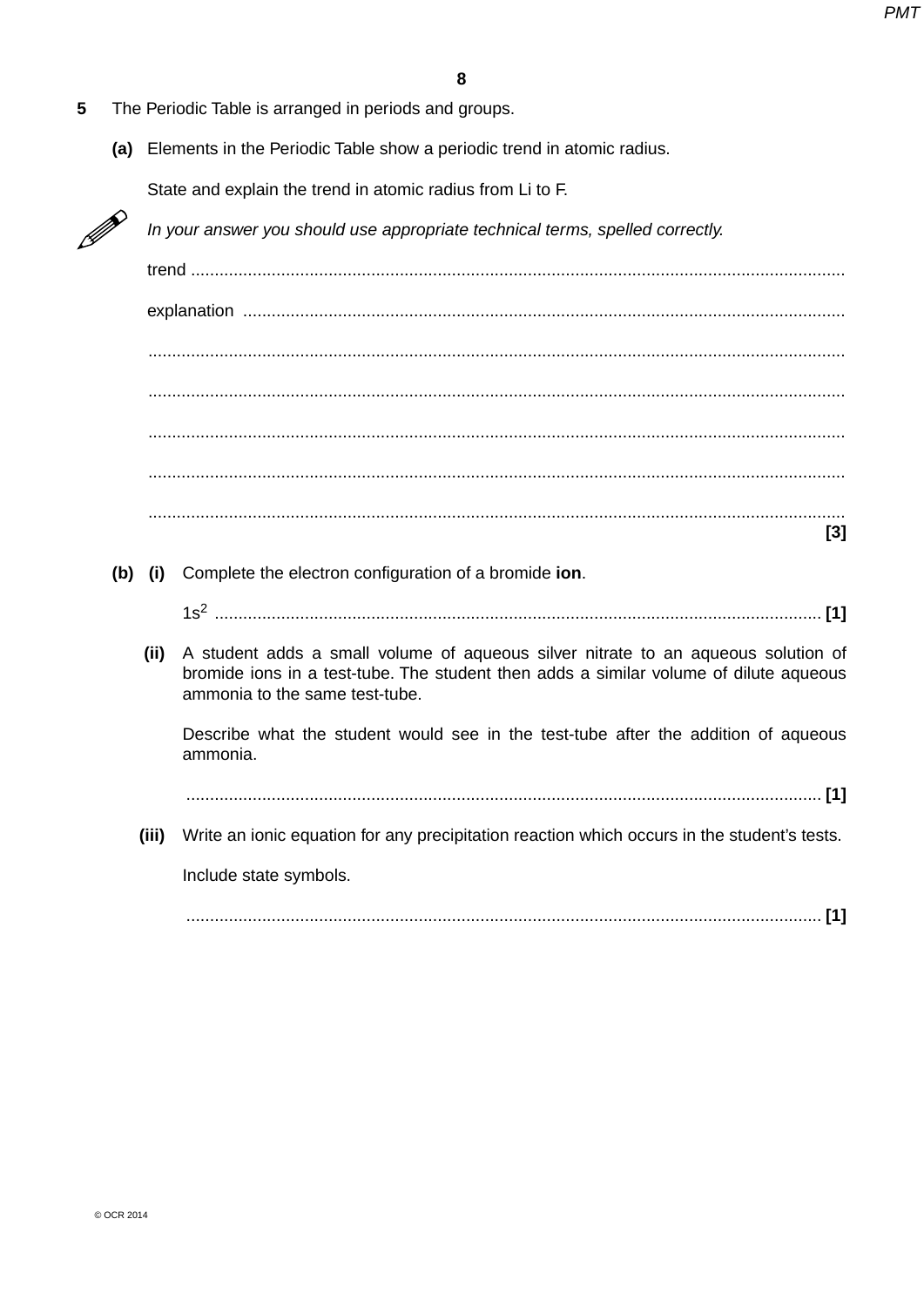- **(c)** The Group 7 element chlorine reacts with sodium hydroxide, NaOH, under different conditions to give different products.
	- **(i)** Chlorine reacts with aqueous sodium hydroxide to form bleach.

Write the equation and state the conditions for this reaction.

equation ............................................................................................................................ conditions .......................................................................................................................... **[2]**

 **(ii)** Under different conditions, chlorine reacts differently with aqueous sodium hydroxide.

A disproportionation reaction takes place as shown below.

3C*l<sub>2</sub>*(g) + 6NaOH(aq) → 5NaC*l*(aq) + NaC*l*O<sub>3</sub>(aq) + 3H<sub>2</sub>O(l)

State what is meant by disproportionation and show that disproportionation has taken place in this reaction.

Use oxidation numbers in your answer.

 ........................................................................................................................................... ........................................................................................................................................... ........................................................................................................................................... ........................................................................................................................................... ........................................................................................................................................... ...................................................................................................................................... **[3]**

**[Total: 11]**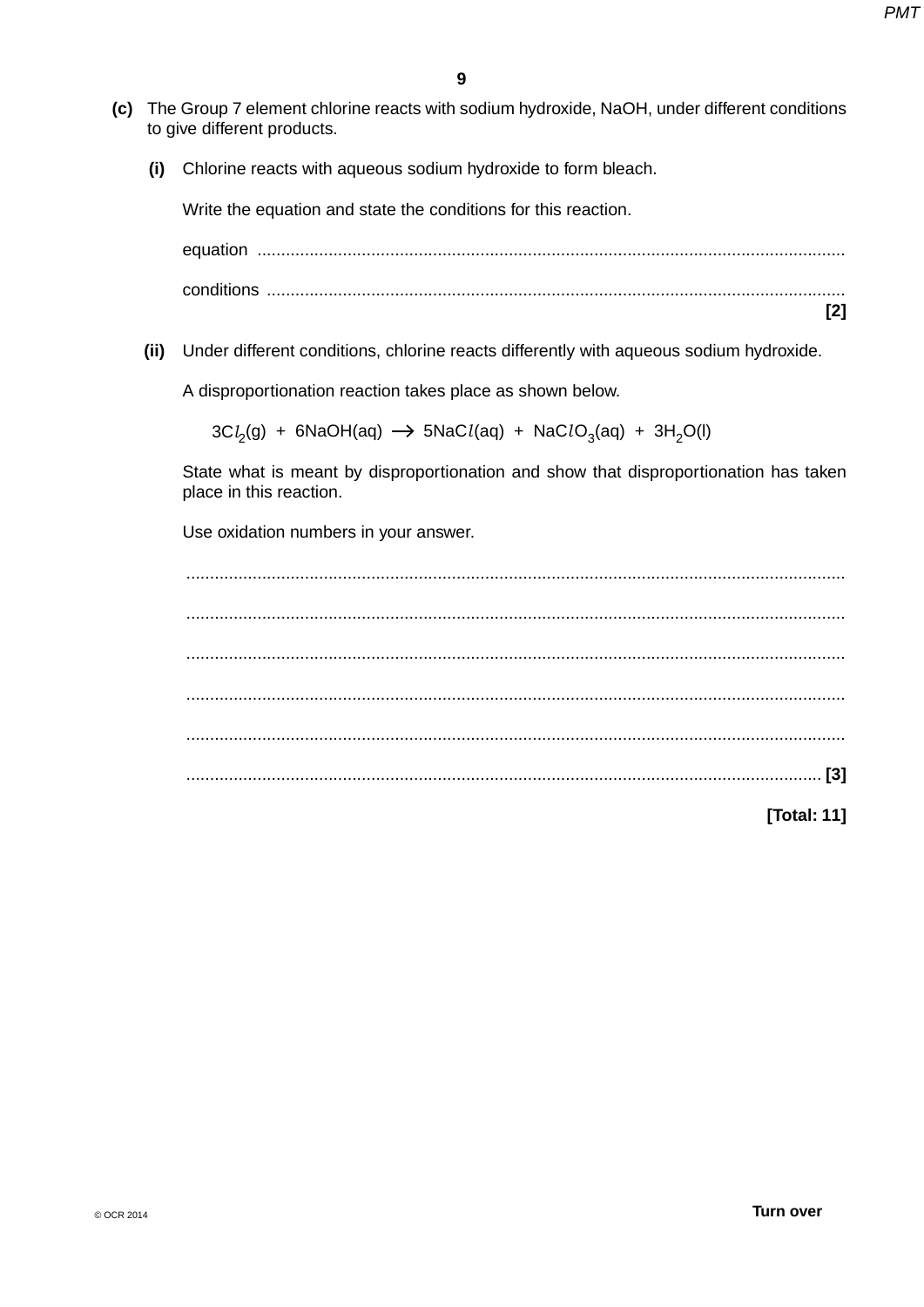- **6** This question is about Group 2 elements and compounds.
	- **(a)** Group 2 carbonates undergo thermal decomposition.
		- **(i)** Write the equation for the thermal decomposition of calcium carbonate.

Include state symbols.

...................................................................................................................................... **[1]**

- **(ii)** Write the formula of the Group 2 carbonate which decomposes at the highest temperature. ...................................................................................................................................... **[1]**
- **(b)** Hydrated strontium chloride, SrC $l_2$ •6H<sub>2</sub>O, has a molar mass of 266.6 $g$  mol<sup>-1</sup>.

A student heats 5.332 g of SrC*l* 2•6H2O.

The SrC*I*<sub>2</sub>•6H<sub>2</sub>O loses some of its water of crystallisation forming 3.892 g of a solid product.

Use the information above to determine the formula of the solid product.

Show your working.

formula of solid product = .......................................................... **[3]**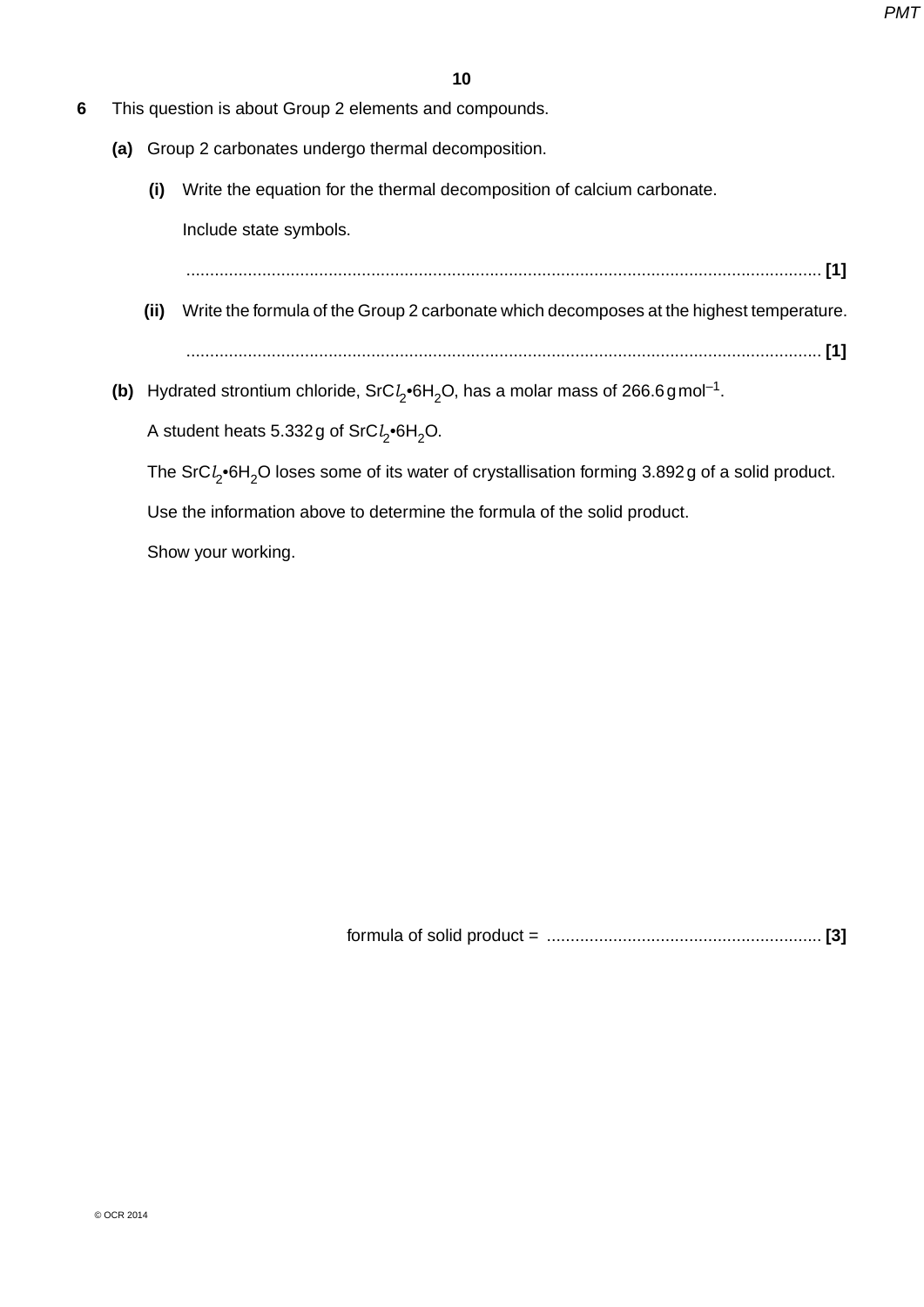| (c) A chemist carries out reactions of barium and barium nitride, $Ba3N2$ . |  |
|-----------------------------------------------------------------------------|--|
|-----------------------------------------------------------------------------|--|

**Reaction 1** Barium is reacted with water.

- **Reaction 2** Barium nitride is reacted with water, forming an alkaline solution and an alkaline gas.
- **Reaction 3** Barium is reacted with an excess of oxygen at 500°C, forming barium peroxide,  $BaO<sub>2</sub>$ .
- **(i)** Write equations for **Reaction 1** and **Reaction 2**.

Ignore state symbols.

Reaction 1: ........................................................................................................................ Reaction 2: ........................................................................................................................

- (ii) Predict the structure and bonding of  $Ba<sub>3</sub>N<sub>2</sub>$ . ...................................................................................................................................... **[1]**
- **(iii)**  $BaO<sub>2</sub>$  formed in **Reaction 3** contains barium and peroxide ions. The peroxide ion has the structure [O–O]<sup>2–</sup>.

Suggest a 'dot-and-cross' diagram for BaO<sub>2</sub>.

Show outer shell electrons only.

**[1]**

**[3]**

**[Total: 10]**

## **END OF QUESTION PAPER**